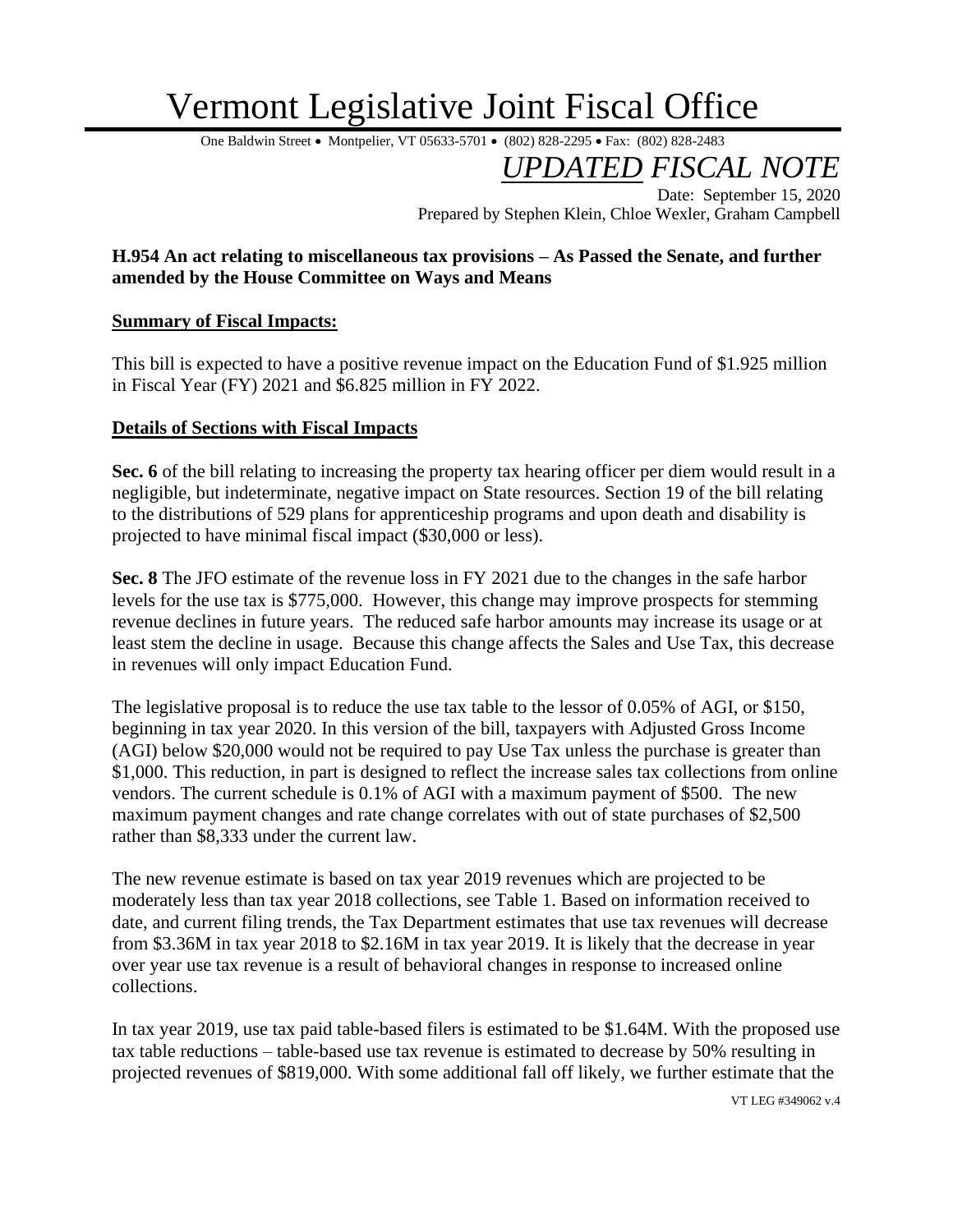potential revenue loss is \$740,000 (90% of projected 2019 table-based revenues). Finally, once we exclude those with AGI below \$20,000, which typically only represent around 3.5% of Use Tax collections, we arrive at a revenue loss of \$775,000.

The decrease in use tax revenue is generally offset by an increase in sales tax revenue generated from increased collection from online vendors. The increasing revenue is more significant than the use tax, as compliance occurs at the point of sale rather than the 9% to 12% compliance with use tax.

|                    | 2018 Returns | 2018<br><b>Revenue</b><br><b>Collected</b> | 2019<br>Revenue<br><b>Estimates</b> | 2019 Paid to<br><b>Date</b> | # of Returns<br>to Date |
|--------------------|--------------|--------------------------------------------|-------------------------------------|-----------------------------|-------------------------|
| Non table          | 18,087       | \$1,223,360                                | \$521,935                           | \$415,218                   | 7,383                   |
| Table              | 27,820       | \$2,138,479                                | \$1,638,065                         | \$1,303,140                 | 18,921                  |
| Zero               | 337,374      | -                                          | $\overline{\phantom{a}}$            |                             | 278,722                 |
| <b>Grand Total</b> | 383,281      | \$3,361,839                                | \$2,160,000                         | \$1,718,358                 | 305,026                 |
| Compliance         | 12%          |                                            | 9% Estimated                        |                             |                         |

Table 1: Tax Year 2018 and Estimated Tax Year 2019 Use Tax Revenue

*Information provided by the Vermont Dept of Taxes*

**Sec. 10D:** This section of the bill repeals the 2015 session law sales tax exemption for prewritten software accessed remotely.

Sales of prepackaged computer software to consumers and businesses was a \$261 billion industry in the United States in 2018 according the Bureau of Economic Analysis. The industry has experienced significant growth over the past several years and is projected to grow further. According to estimates from Gartner, a management consulting firm, between 20% and 30% of this software is accessed remotely via the internet.<sup>1</sup>

The impact of the COVID-19 pandemic has had an uncertain impact on this area of software. While it is true that much more activity is being completed online, the impact of the pandemicinduced recession might lead to firms purchasing less software.<sup>2</sup> In addition to this, much of the remote software being used as a result of the pandemic (videoconferencing software, for instance), is either already taxable in Vermont or would be unaffected by this change (increased use of online payment platforms, for instance).

**As this section of the bill is effective January 1, 2021, we estimate this section of the bill will raise \$2.7 million in FY 2021, \$7.6 million in FY 2022 and growing up to \$9.5 million by FY 2024.** This new revenue would benefit the State's Education Fund.

<sup>&</sup>lt;sup>1</sup> "Gartner forecasts worldwide public cloud revenue to grow 17.3 percent in 2019."

[https://economictimes.indiatimes.com/tech/software/gartner-forecasts-worldwide-public-cloud-revenue-to-grow-17-](https://economictimes.indiatimes.com/tech/software/gartner-forecasts-worldwide-public-cloud-revenue-to-grow-17-3-percent-in-2019/articleshow/65796242.cms) [3-percent-in-2019/articleshow/65796242.cms](https://economictimes.indiatimes.com/tech/software/gartner-forecasts-worldwide-public-cloud-revenue-to-grow-17-3-percent-in-2019/articleshow/65796242.cms)

<sup>&</sup>lt;sup>2</sup> <https://www.morningstar.com/articles/976637/covid-19-fear-creates-rare-opportunity-for-software-investors>